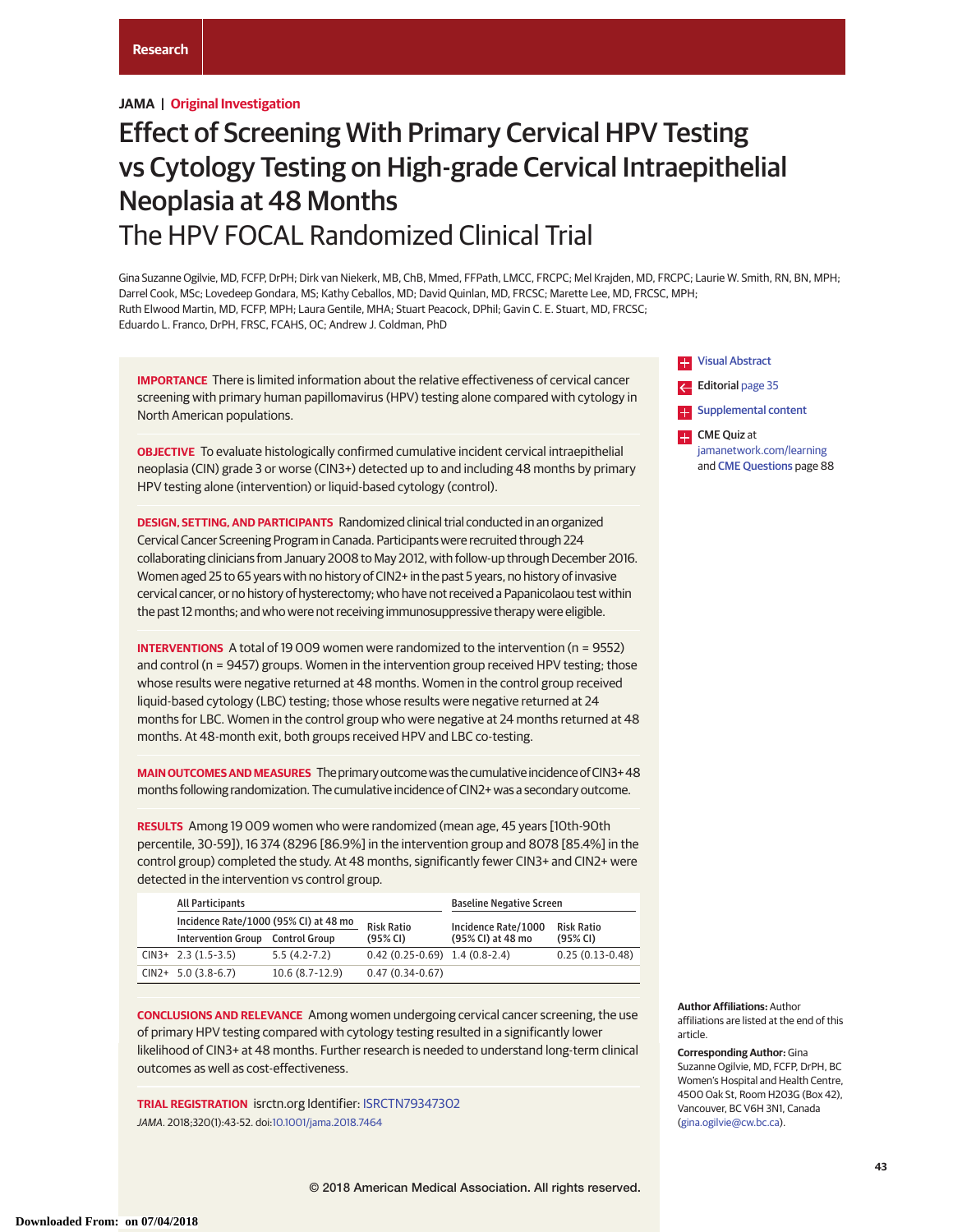ervical cancer screening with cytology is one of the<br>most widely used cancer control interventions in<br>high-income settings, and programs have decreased<br>corvical cancer morbidity and mortality where appropriately most widely used cancer control interventions in cervical cancer morbidity and mortality where appropriately deployed.<sup>1</sup> Despite this widespread use, it was estimated that 12 820 women in the United States would develop and approximately 4210 would die of cervical cancer in 2017, confirming a continued need to improve cervical cancer prevention.<sup>2</sup>

Approximately 99.7% of all cervical cancers are associated with a persistent cervical infection with an oncogenic human papillomavirus (HPV) genotype preceding the invasive tumor.<sup>3</sup> Although HPV vaccination holds potential as an effective cancer control strategy, given current vaccine uptake rates and costs, secondary prevention through screening will need to continue in the coming decades $4,5$  and advances in improving screening remain a key priority for women's health.

For 20 years, cervical cancer screening using HPV testing has been evaluated in a variety of settings.<sup>6,7</sup> Meta-analyses have shown that inclusion of HPV testing alone or combined with cytology (co-testing) for screening, compared with cytology alone, is associated with increased detection of precancerous lesions in the first screening round, followed by a subsequent reduction in precancerous lesions.<sup>6,7</sup> Although these findings have led to recommendations in favor of primary HPV-based cervical cancer screening, agencies such as the American Society of Clinical Oncology, US Preventive Services Task Force, and American Society for Colposcopy and Cervical Pathology have called for clinical trials with primary HPV testing alone with more than 1 round of screening to further inform the implementation of primary HPV screening.5,8-10

This article reports the 48-month exit round results of the Human Papillomavirus For Cervical Cancer screening trial (HPV FOCAL), a publicly funded Canadian trial designed to compare the effect of primary HPV testing alone with liquidbased cytology (LBC) screening for the prevention of cervical intraepithelial neoplasia (CIN) grade 3 or worse (CIN3+) in the context of an organized screening program.

# Methods

The primary objective of this study was to evaluate primary HPV testing for cervical cancer screening in an organized program setting. Ethics approval was obtained from the University of British Columbia Clinical Research Ethics Board (H06-04032) and written consent was obtained from all participants. The full trial protocol and statistical analysis plan are available in [Supplement 1.](https://jama.jamanetwork.com/article.aspx?doi=10.1001/jama.2018.7464&utm_campaign=articlePDF%26utm_medium=articlePDFlink%26utm_source=articlePDF%26utm_content=jama.2018.7464)

#### **Participants**

Inclusion criteria were women in British Columbia, Canada, with a personal health number, aged 25 to 65 years who had not had a Papanicolaou test in the previous 12 months, were not pregnant, were not HIV positive or receiving immunosuppressive therapy, and had no history of CIN2+ in the **Question** Does cervical cancer screening using primary cervical human papillomavirus (HPV) testing compared with cytology result in a lower likelihood of cervical intraepithelial neoplasia grade 3 or worse (CIN3+) at 48 months?

**Findings** In this randomized clinical trial that included 19 009 women, screening with primary HPV testing resulted in significantly lower likelihood of CIN3+ at 48 months compared with cytology (2.3/1000 vs 5.5/1000).

**Meaning** HPV-based screening resulted in lower likelihood of CIN3+ than cytology after 48 months, but further research is needed to understand long-term clinical outcomes as well as cost-effectiveness.

past 5 years; did not have invasive cervical cancer; or did not have total hysterectomy. Women who met inclusion criteria and were patients of 224 collaborating clinicians in Metro Vancouver and Greater Victoria were invited to participate.

## Randomization

Women were randomly assigned 1:1:1 to 1 of 3 (intervention, control, or safety) groups between January 2008 and December 31, 2010. Starting January 1, 2011, women were assigned 1:1 to the intervention or control when the safety group was closed.11-14 Women and clinicians were blinded to group assignment until 24 months or if the baseline screen results were positive and required follow-up. The primary analysis for this study focuses on the intervention and control groups.

## **Interventions**

Participants randomized to HPV testing alone (intervention group) with negative test results were recalled at 48 months for exit with HPV and LBC testing. Participants randomized to LBC testing (control group) with negative test results were asked to return at 24 months for repeat testing with LBC in accordance with the cervical cancer screening guidelines in British Columbia. If LBC results were negative at this 24-month screen, participants were asked to return at 48 months for exit with HPV and LBC testing.

#### Intervention Group

Primary HPV testing was followed by reflex LBC in women with positive HPV test results. At baseline, if HPV positive and LBC negative, women were recalled in 12 months for HPV and LBC testing. At 12 months, if women were either HPV or LBC positive (≥atypical squamous cells of undetermined significance [ASCUS]), they were referred for colposcopy. If both HPV and LBC negative at 12 months, they were recommended for exit screen at 48 months. If the baseline reflex LBC result was greater than or equal to ASCUS, they were referred for immediate colposcopy and management.

#### Control Group

Primary LBC testing was followed by reflex HPV testing for women with ASCUS. If ASCUS and HPV positive at baseline, women were referred for immediate colposcopy. Women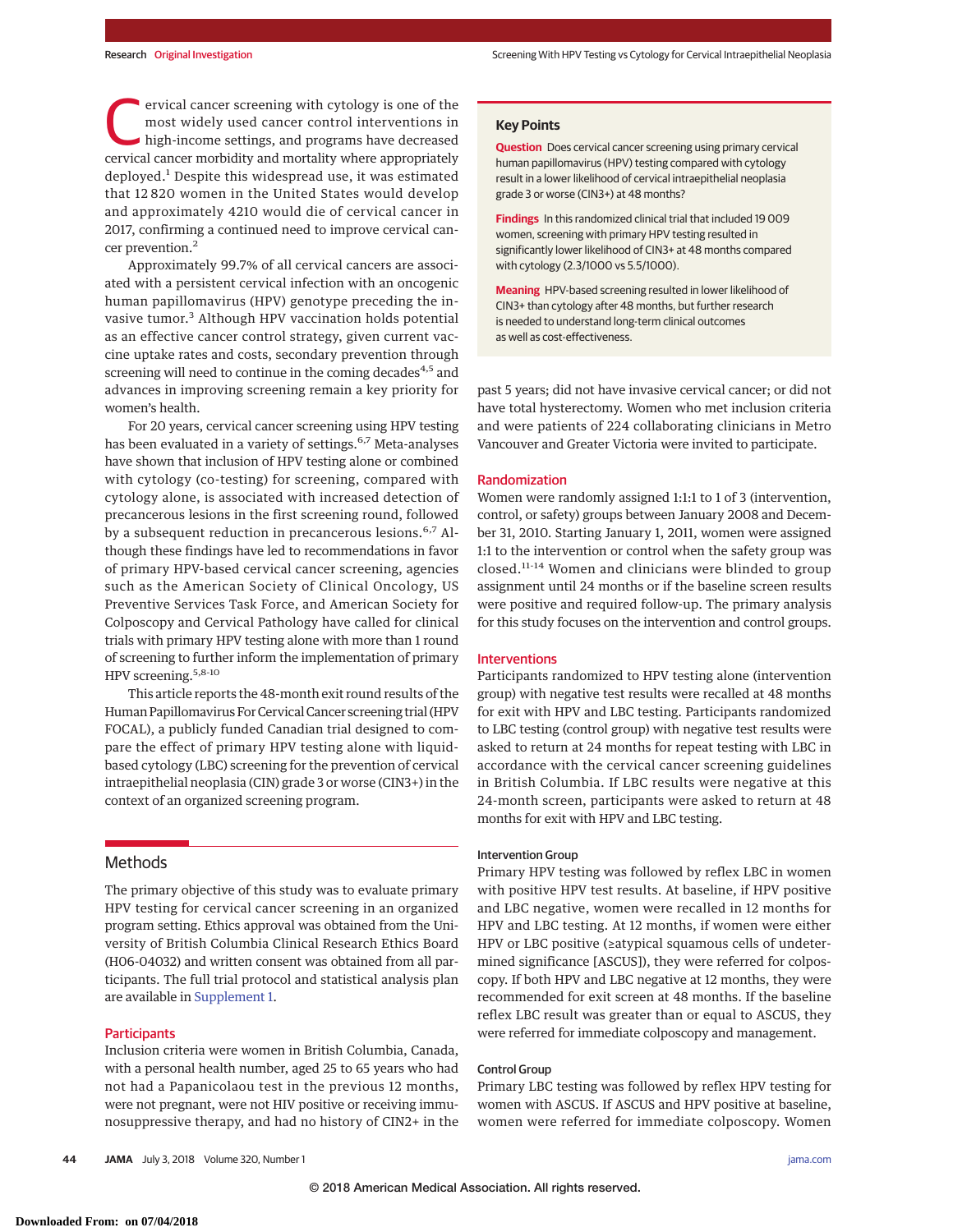with ASCUS and HPV-negative baseline results were recalled for LBC again at 12 months and were referred for colposcopy if their LBC result was greater than or equal to ASCUS. Women with baseline LBC low-grade squamous intraepithelial lesions or greater results were referred for colposcopy and management.

## Safety Group

Primary HPV testing was followed by reflex LBC in women with positive HPV test results, and they received the same management as the intervention group. However, in the safety group, HPV-negative women were recalled for exit screening with LBC at 24 months. The safety group was closed December 31, 2010, when the planned sample size for this group was achieved.<sup>11</sup>

# Intervention and Control Group Exit Screening

Exit screening for both the intervention and control groups occurred 48 months after baseline screening and consisted of HPV testing and LBC (exit co-testing).

## Procedures

All participants were invited to complete a demographic and behavioral questionnaire. From trial start through January 2010, the survey included sociodemographic, HPV vaccination status, reproductive, gynecological, and sexual health questions. After 2010, women completed an abbreviated survey that included questions regarding marital status, race/ethnicity, smoking, and lifetime sexual history. Race/ethnicity was captured based on fixed categories, selfreported, and collected as part of the sociodemographics to ensure randomization was true.

Participants underwent a pelvic examination, and cervical specimens were placed in a ThinPrep vial (Hologic Inc). Trial randomization was conducted at the laboratory on receipt of the enrollment specimen. HPV testing was performed with the Hybrid Capture 2 High Risk HPV DNA test (Qiagen), which detects high-risk HPV types 16, 18, 31, 33, 35, 39, 45, 51, 52, 56, 58, 59, and 68. To confirm specimen adequacy, 461 sequential ThinPrep specimens with valid HC2 results (34 HC2 positive and 427 negative) were tested with an in-house beta-globin polymerase chain reaction test and all were positive. As part of the trial protocol, samples with no visible cell pellet after conversion were rejected as inadequate. LBC slides were prepared using the ThinPrep 2000 (Hologic) processor and smears were screened manually by program cytotechnologists. Abnormal cytology test results were referred to a cytopathologist for final interpretation and reporting.

In British Columbia, all women are covered under the publicly funded health insurance program and cervical cancer screening is managed provincially by the BC Cervical Cancer Screening Program. All cytology screening specimens for the province, including those for this trial, were processed and tested at 1 centralized cytology laboratory in Vancouver, Canada. The Cervical Cancer Screening Program has 1 centralized registry that includes the cytology, histopathology, and treatment history for every woman ever screened in

British Columbia. There is also 1 provincial cancer registry that captures all cancer diagnoses in British Columbia, permitting linkage between screening history and cervical cancer incidence for all women who participated.

The main trial objective was to compare the rates of cervical intraepithelial neoplasia (CIN) grade 3 or greater (CIN3+) 48 months after baseline screening with primary HPV vs LBC. Detailed trial methods and results have been previously described.<sup>11-14</sup> As outlined in Figure 1, round 1 refers to the baseline screen and any 12-month follow-up results in both the intervention and control groups. The 24-month screen round refers only to women in the control group because the intervention group did not receive 24-month screening, and this 24-month screen round included 24-month screen results and 36-month follow-up results. The 48-month exit round refers to 48-month exit screening results (plus 24-month results for the control group) and associated outcomes for both the intervention and control groups (eFigure in [Supplement 2\)](https://jama.jamanetwork.com/article.aspx?doi=10.1001/jama.2018.7464&utm_campaign=articlePDF%26utm_medium=articlePDFlink%26utm_source=articlePDF%26utm_content=jama.2018.7464).

## Trial Outcomes

Rates of CIN3+ at 48 months in the intervention and control groups were the primary end points. Secondary trial end points included in this analysis are rates of CIN2+ at 48 months, the threshold for colposcopy referral and further evaluation, and evaluation of the impact of primary HPV testing on colposcopy services through evaluation of colposcopy referral rates in each group. Other secondary end points not included in this analysis are histologically confirmed CIN2+detected at 2 years in both the control and safety groups; clearance of HPV infection in women who were baseline HPV positive measured at 24 and 48 months; detection of histologically confirmed CIN3+ in HPV-positive women who received 12-month retesting measured at 24 months in the safety group; and total estimated cost per woman screened and total estimated cost per quality-adjusted lifeyear gained for each technology measured at 48 months.

All intervention and control group women who did not have a CIN2+ lesion detected during the trial or otherwise became ineligible (eg, hysterectomy, moved out of province) were invited for the 48-month exit screening. Women who were negative on both LBC and HPV co-testing at 48 months were deemed negative for CIN2+. Women who were either LBC of greater than or equal to ASCUS or HPV positive at 48 months were referred for colposcopy and biopsied to determine their status as CIN3+, CIN2+, less than or equal to CIN1, or normal.

## Statistical Methods

The sample size was based on a comparison of the rate of CIN3+ detected in the combined HPV and cytology screen in the intervention and control groups at 48 months. The HART trial<sup>15</sup> found that the rate of CIN3+ detection in women screened by combined HPV and cytology who had previously been screened by cytology was 8.1 per 1000. It was assumed that this rate would be applicable to the control group and the alternate hypothesis assumed that the rate in the intervention group would be 0.5 times this rate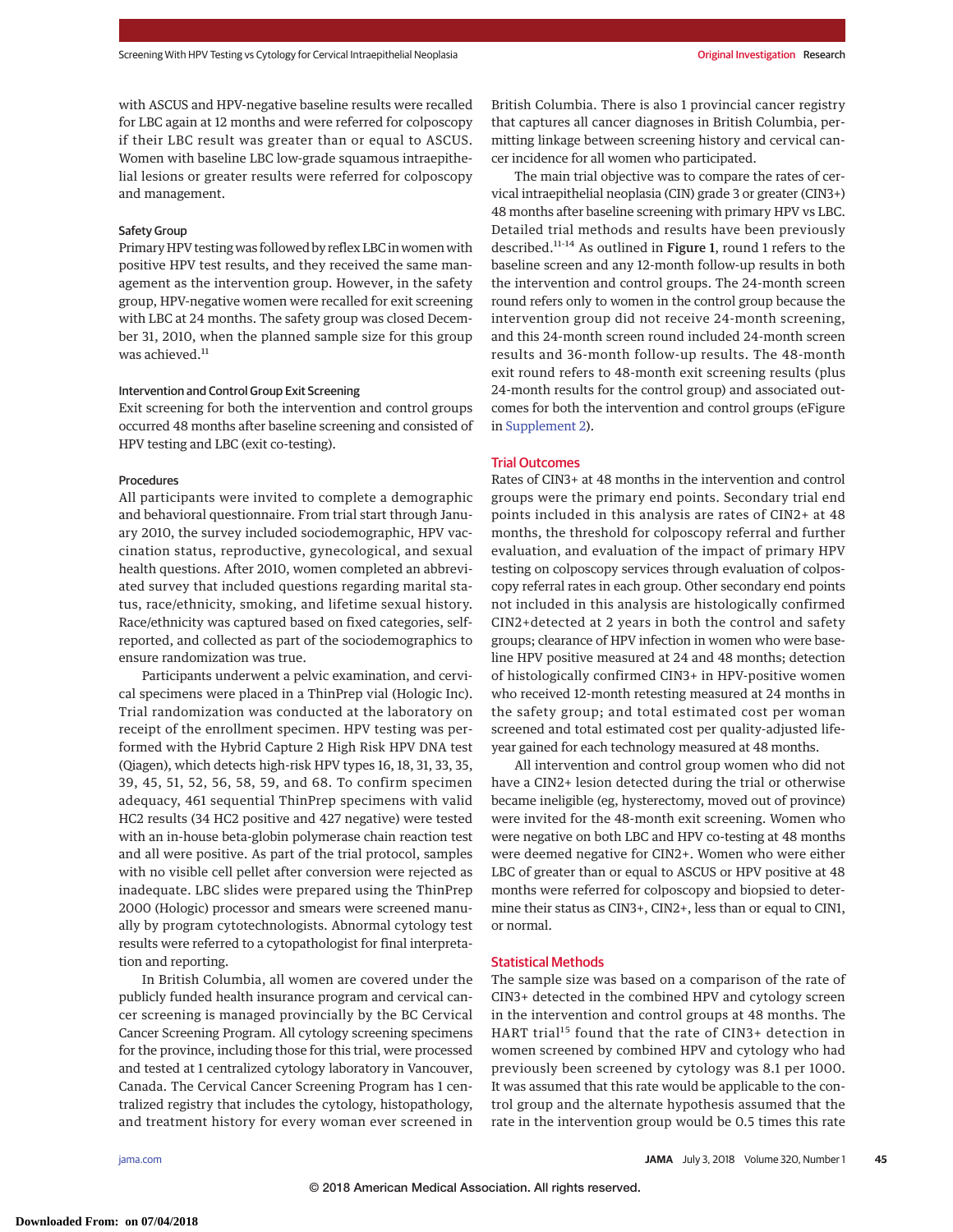

**46 JAMA** July 3, 2018 Volume 320, Number 1 **(Reprinted)** [jama.com](http://www.jama.com/?utm_campaign=articlePDF%26utm_medium=articlePDFlink%26utm_source=articlePDF%26utm_content=jama.2018.7464)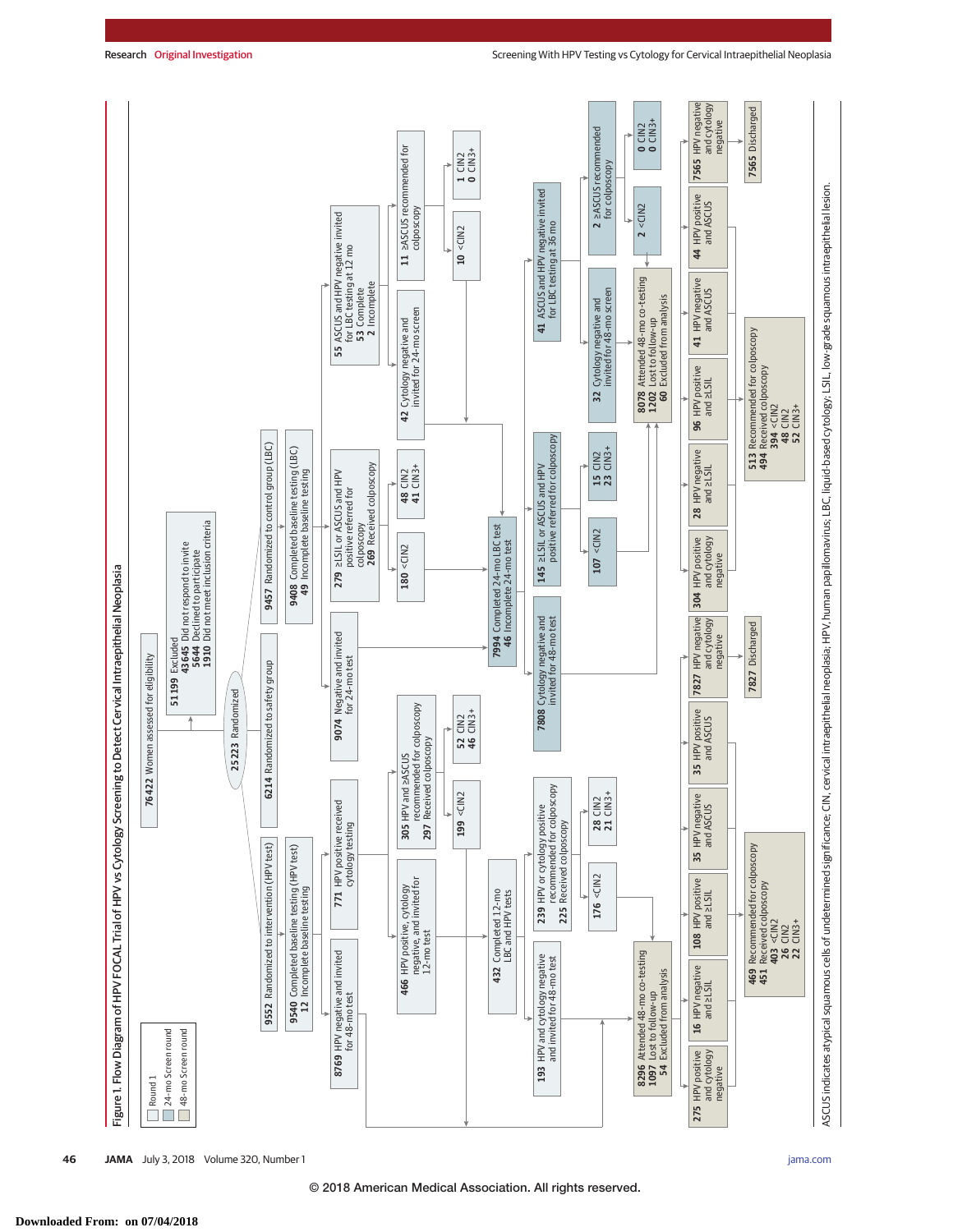(ie, 4.0 per 1000). It was assumed that at least 80% of those randomized would be eligible and return for screening at 48 months. Specifying a 2-sided  $\alpha$  = .05 and power = 0.90, then 9400 participants were required per arm in the control and intervention groups.

This article focuses on the primary study analysis, which is a comparison of the cumulative incidence rate in the intervention and control groups at 48 months. This analysis includes all participants from the intervention and control groups randomized and who had valid baseline and 48-month screening results. Disease detection and colposcopy referral rates at 48 months included all referrals and disease detected after round 1 screening in both groups and are reported throughout as rate per 1000. The denominator for the rate per 1000 is all women randomized into the intervention or control groups who also had valid baseline results. Confidence intervals were calculated using the Wilson method.<sup>15</sup> Comparisons were made using uncorrected  $\chi^2$  test. Risk ratios were calculated using unconditional maximum likelihood with confidence intervals using normal approximation. Confidence intervals around absolute differences were constructed using the score intervals.

Cumulative disease incidence was plotted using 1 minus Kaplan-Meier estimates of disease-free probability. If a participant had an event (histopathology-confirmed CIN2+), the time to incidence was calculated as the difference between the date of disease detection and the randomization date. Those who did not have an event but became trial ineligible were censored. Time to censoring was the difference between the date the participant became ineligible and the randomization date. Participants who did not have an event or did not become ineligible were censored at the date of data extraction. Plots were truncated at 24 months after their 48-month screening and based on all women randomized regardless of attendance at all trial recommended screening.

Randomization occurred at the central laboratory. Two primary laboratories were responsible for screening of histopathology samples, 1 each in Vancouver and Victoria, British Columbia. We compared the pathology outcomes between both laboratories and found no significant difference ( $\chi^2 P$  = .36). Multiple imputation was used to account for missing outcomes at the exit screen. For imputation, enrollment screen results were dichotomized to be either negative (HPV or cytology negative) or positive (HPV or cytology positive [≥ASCUS]). Multiple imputation was based on logistic regression with the total number of imputations set to 25. For loss to follow-up, demographics of women who were lost to follow-up were compared between the study groups and no significant differences were found. All statistical tests were 2-sided with *P* < .05 considered statistically significant. All analyses were conducted using SAS version 9.3 (SAS Institute) or R 3.3.2 (R Foundation).<sup>16</sup>

# **Results**

Recruitment occurred from January 2008 through May 2012. Through the BC Cervical Cancer Screening Program, 76 422

Table 1. Sociodemographic and Lifestyle Characteristics of the Intervention and Control Participants

|                          | No. (%)                       |               |
|--------------------------|-------------------------------|---------------|
| Characteristic           | Intervention<br>(HPV Testing) | Control (LBC) |
| Age at baseline, y       | $n = 9552$                    | $n = 9457$    |
| $25 - 29$                | 829 (8.7)                     | 834 (8.8)     |
| $30 - 34$                | 1037 (10.9)                   | 1046 (11.1)   |
| $35 - 39$                | 1388 (14.5)                   | 1303 (13.8)   |
| $40 - 44$                | 1522 (15.9)                   | 1496 (15.8)   |
| $45 - 49$                | 1553 (16.3)                   | 1530 (16.2)   |
| $50 - 54$                | 1365 (14.3)                   | 1385 (14.7)   |
| 55-59                    | 1083 (11.3)                   | 1079 (11.4)   |
| $60 - 65$                | 775(8.1)                      | 784 (8.3)     |
| <b>Education level</b>   | $n = 8443$                    | $n = 8336$    |
| High school or less      | 1455 (17.2)                   | 1406 (16.9)   |
| Trade school or college  | 2423 (28.7)                   | 2419 (29.0)   |
| Some university          | 4565 (54.1)                   | 4511 (54.1)   |
| Ethnicity <sup>a</sup>   | $n = 8510$                    | $n = 8378$    |
| Aboriginal               | 257(3.0)                      | 260(3.1)      |
| Chinese                  | 1190 (14.0)                   | 1173 (14.0)   |
| European origin          | 6510 (76.5)                   | 6361 (75.9)   |
| Other Asian              | 710(8.3)                      | 732 (8.7)     |
| Other                    | 365(4.3)                      | 384(4.6)      |
| Lifetime sexual partners | $n = 8343$                    | $n = 8255$    |
| $0 - 5$                  | 4679 (56.1)                   | 4711 (57.1)   |
| $6 - 10$                 | 1928 (23.1)                   | 1817 (22.0)   |
| >10                      | 1736 (20.8)                   | 1727 (20.9)   |
| Smoke ever               | $n = 8391$                    | $n = 8292$    |
| No                       | 5399 (64.3)                   | 5282 (63.7)   |

Abbreviations: HPV, human papillomavirus; LBC, liquid-based cytology.

<sup>a</sup> Percentage adds up to more than 100% because participants were allowed to choose multiple ethnicities.

women were identified as trial eligible; 51 199 were excluded (43 645 did not respond to the invite, 5644 formally declined, and 1910 did not meet inclusion criteria). Between January 1, 2008, and December 31, 2010, 6104, 6214, and 6204 women were recruited to the control, safety, and intervention groups, respectively.<sup>14</sup> After January 1, 2011, a further 3353 and 3348 women were recruited to the control and intervention groups, respectively. In total, 25 223 women were enrolled (9457 to the control, 6214 to the safety, and 9552 to the intervention groups). At 48 months, 8296 women (86.9%) completed the intervention and 8078 women (85.4%) completed the control exit screenings (Figure 1). Trial exit samples were received and processed through December 2016.

Overall, 89% of women in the intervention and control groups completed the baseline survey (Table 1). There were no significant differences between the 2 groups with respect to the distributions of sociodemographic and lifestyle characteristics. Only 0.6% of women self-reported receipt of any doses of an HPV vaccine. Using the reverse Kaplan-Meier method, median follow-up time in the intervention group was 77.1 months (95% CI, 76.4-77.5) and in the control group, 76.8 months (95% CI, 76.1-77.5).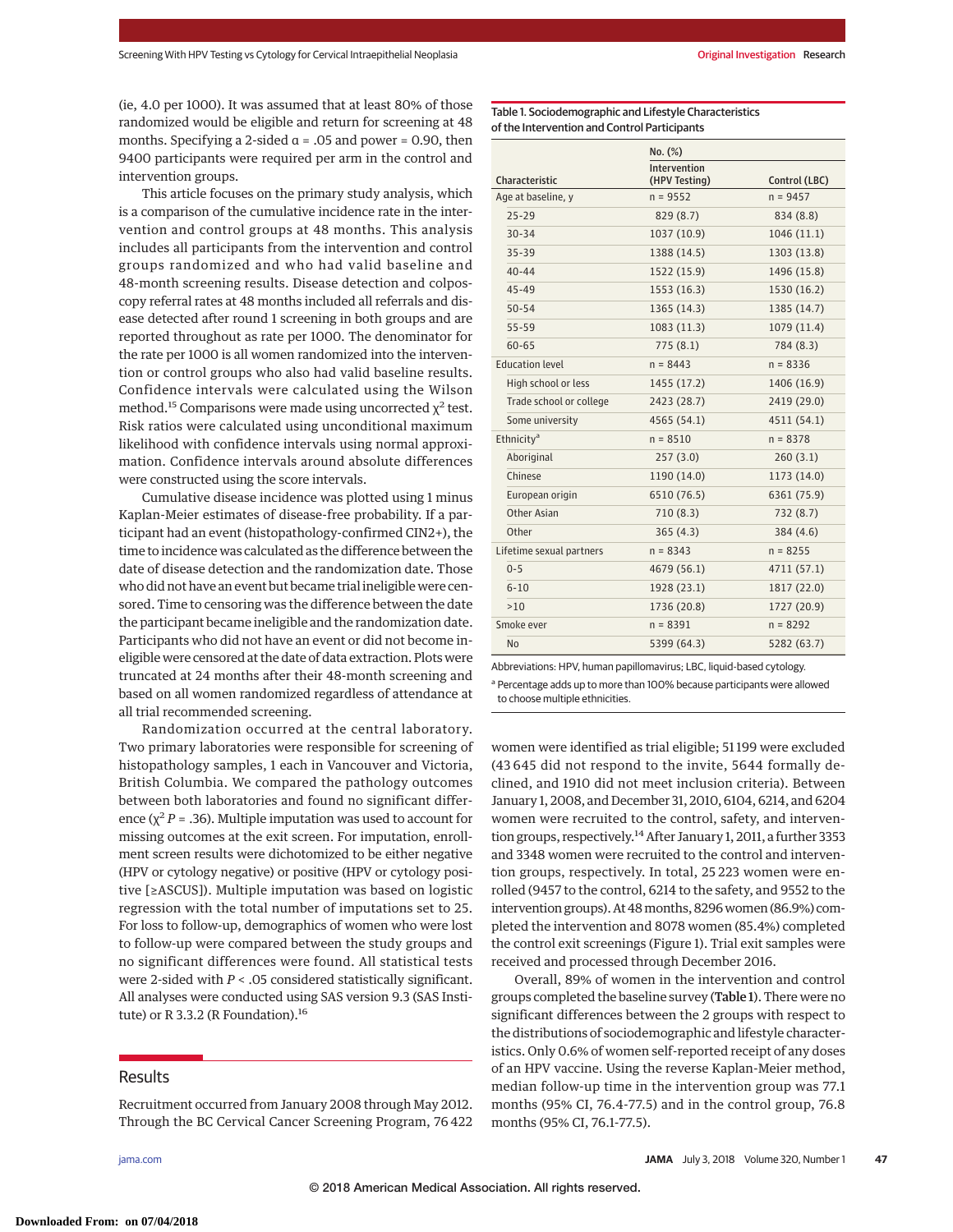#### Primary End Points

As previously reported<sup>14</sup> in the first round of screening, significantly more CIN3+ cases were detected in the intervention (HPV tested) compared with the control group.<sup>13</sup> The round 1 risk ratio for CIN3+ was 1.61 (95% CI, 1.09 to 2.37) in the intervention vs control group and the absolute difference in the incidence rate was 2.67/1000 (95% CI, 0.53-4.88) (eTable 1 in [Supplement 2\)](https://jama.jamanetwork.com/article.aspx?doi=10.1001/jama.2018.7464&utm_campaign=articlePDF%26utm_medium=articlePDFlink%26utm_source=articlePDF%26utm_content=jama.2018.7464).

By 48 months, significantly fewer CIN3+ cases were detected overall and across all age groups in the intervention compared with the control group. The CIN3+ rate was 2.3/1000 (95% CI, 1.5-3.5) in the intervention group (Table 2 and eTable 1 in [Supplement 2\)](https://jama.jamanetwork.com/article.aspx?doi=10.1001/jama.2018.7464&utm_campaign=articlePDF%26utm_medium=articlePDFlink%26utm_source=articlePDF%26utm_content=jama.2018.7464). The risk ratio for CIN3+ at the exit round in the intervention compared with control group was 0.42 (95% CI, 0.25-0.69) and the absolute difference in the incidence rate for CIN3+ was −3.22/1000 (95% CI, −5.12 to −1.48).

Cumulative CIN3+ incidence curves show no significantly different disease detection across trial groups (Figure 2A). In the intervention group, the cumulative incidence was higher earlier in the trial at 18months and 42months compared with the control group. In this trial, all women in the intervention and control groups had the same intervention at the 48-month exit (HPV and cytology co-testing). By the end of trial follow-up (72 months), incidence was similar across both groups.

Among baseline HPV or LBC-negative women, rates of CIN3+ at 48 months were significantly higher across all age groups in the control compared with the intervention group (Table 2). The CIN3+ risk ratio for the intervention group compared with the control group was 0.25 (95% CI, 0.13-0.48). The absolute difference in the incidence rate was −4.03/1000 (95% CI, −5.88 to −2.41) for CIN3+. Cumulative incidence curves show that women who were HPV negative at baseline had a significantly lower risk of CIN3+ at 48 months compared with cytology-negative women (Figure 3A).

#### Secondary End Points

As previously reported, $14$  in the first round of screening, significantly more CIN2+ cases were detected in the intervention group (HPV tested) compared with the control group. The round 1 risk ratio for CIN2+ in the intervention vs control group was 1.61 (95% CI, 1.24-2.09) and the absolute difference in the incidence rates was 5.84/1000 (95% CI, 2.70- 9.07) for CIN2+ (eTable 1 in [Supplement 2\)](https://jama.jamanetwork.com/article.aspx?doi=10.1001/jama.2018.7464&utm_campaign=articlePDF%26utm_medium=articlePDFlink%26utm_source=articlePDF%26utm_content=jama.2018.7464). By 48 months, significantly fewer CIN2+ cases were detected overall and across all age groups in the intervention group compared with the control group. The CIN2+ rate was 5.0/1000 (95% CI, 3.8-6.7) (Table 2 and eTable 1 in [Supplement 2\)](https://jama.jamanetwork.com/article.aspx?doi=10.1001/jama.2018.7464&utm_campaign=articlePDF%26utm_medium=articlePDFlink%26utm_source=articlePDF%26utm_content=jama.2018.7464). The risk ratio for CIN2+ at the exit round in the intervention group compared with control group was 0.47 (95% CI, 0.34-0.67). The absolute difference in the incidence rate for CIN2+ was −5.60/1000 (95% CI, −8.21 to −3.13).

Cumulative CIN2+ incidence curves show no significantly different disease detection across trial groups (Figure 2B). In the intervention group, cumulative incidence was higher earlier in the trial at 18 and 42 months compared with the control group. In this trial, all women in the intervention and control groups had the same intervention at the 48-month exit (HPV and cytology co-testing). By the end of trial follow-up (72 months), incidence was similar across both groups.

Among baseline HPV or LBC-negative women, rates of CIN2+ at 48 months were significantly higher across all age groups in the control group compared with the intervention group (Table 2). The CIN2+ risk ratio for the intervention compared with the control group was 0.36 (95% CI, 0.24-0.54). The absolute difference in the incidence rate was −6.38/1000 (95% CI, −8.91 to −4.02) for CIN2+. Cumulative incidence curves show that women who were HPV negative at baseline had a significantly lower risk of CIN2+ at 48 months compared with cytology-negative women (Figure 3B).

Colposcopy referral rates in the intervention group were significantly higher in round 1 (intervention: 57.0 [95% CI, 52.5- 61.9] vs control: 30.8 [95% CI, 27.5-34.5]; absolute difference between intervention and control: 26.2 [95% CI, 20.4-32.1]). However, by 48 months, rates were lower in the intervention group compared with the control group for all ages (intervention: 49.2 [95% CI, 45.0-53.7]; control: 70.5 [95% CI, 65.5- 75.8]; absolute difference between intervention and control: −21.3 [95% CI, −28.3 to −14.8]). Cumulative colposcopy referral rates were similar between both groups (intervention: 106.2 [95% CI, 100.2-112.5]; control: 101.5 [95% CI, 95.6-107.8]; absolute difference between intervention and control: 4.7 [95% CI, −4.0 to 13.4]).

In our investigation of the effect of missing outcome data for participants not attending the exit screen through multiple imputation, we did not find any significant differences in comparison of control and intervention groups for trial primary and secondary end points (eTable 2 in [Supplement 2\)](https://jama.jamanetwork.com/article.aspx?doi=10.1001/jama.2018.7464&utm_campaign=articlePDF%26utm_medium=articlePDFlink%26utm_source=articlePDF%26utm_content=jama.2018.7464).

# **Discussion**

In this trial, by 48 months, among women screened for cervical cancer with HPV testing without cytology, there were significantly fewer CIN3+ and CIN2+ cases compared with women who were screened with cytology alone at baseline. Women who were HPV negative at baseline were significantly less likely to have CIN3+ and CIN2+ at 48 months compared with women who were cytology negative at baseline. These results have demonstrated that primary HPV testing detects cervical neoplasia earlier and more accurately than cytology.

Although cervical screening guidelines from a number of organizations8,17 have recommended primary HPV testing based on the natural history of cervical cancer, $3$  crosssectional studies,<sup>18</sup> studies where HPV-based screening was part of a screening group,<sup>7,19</sup> or where studies ultimately evolved into primary HPV evaluations,<sup>19,20</sup> none of these studies were designed specifically to examine HPV testing as the primary screening modality. This trial, which compares primary HPV testing vs LBC with standardized triage and colposcopy follow-up, found primary HPV testing detected significantly more CIN3+ and CIN2+ cases in the first round and significantly reduced CIN3+ and CIN2+ rates 48 months later. This trial also confirmed that women who were HPV negative at baseline have lower rates of CIN2+ at 48 months than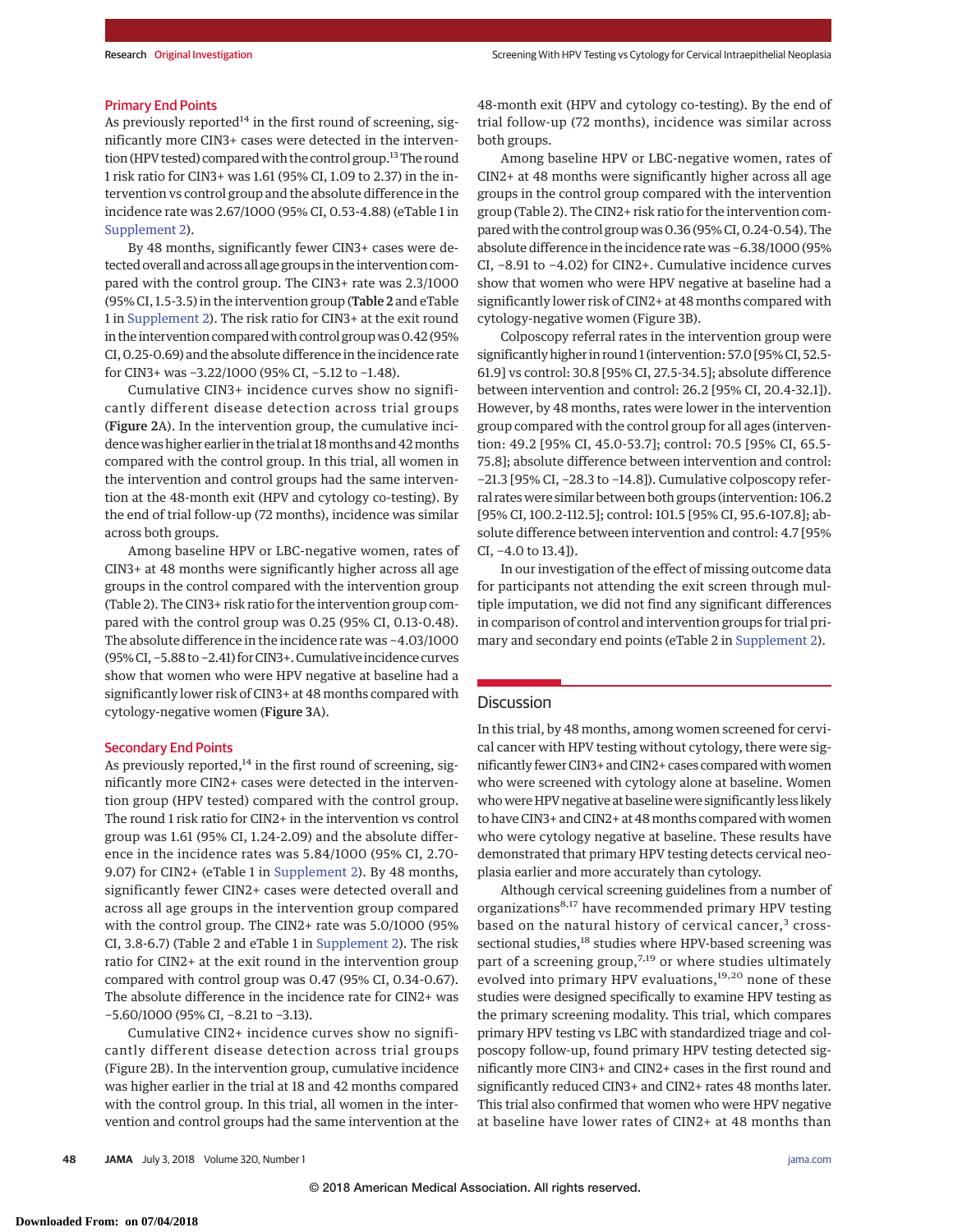|                                                                                                            |                   |                                                 |                            |                                                                | Table 2. High-grade CIN Rates per 1000 Patients Detected at 48-Month Exit and Cumulatively <sup>a</sup>                                                                                                                                                                |                                                 |                |                   |                                       |                    |                                      |                                                                                                                  |                                                          |                |
|------------------------------------------------------------------------------------------------------------|-------------------|-------------------------------------------------|----------------------------|----------------------------------------------------------------|------------------------------------------------------------------------------------------------------------------------------------------------------------------------------------------------------------------------------------------------------------------------|-------------------------------------------------|----------------|-------------------|---------------------------------------|--------------------|--------------------------------------|------------------------------------------------------------------------------------------------------------------|----------------------------------------------------------|----------------|
|                                                                                                            | 48-mo Exit Round  |                                                 |                            |                                                                |                                                                                                                                                                                                                                                                        |                                                 |                |                   | Round 1 and 48-mo Exit Round Combined |                    |                                      |                                                                                                                  |                                                          |                |
|                                                                                                            |                   | Intervention (HPV Testing)                      | Control (LBC) <sup>b</sup> |                                                                |                                                                                                                                                                                                                                                                        |                                                 |                |                   | Intervention (HPV Testing)            | Control (LBC)      |                                      | Absolute                                                                                                         |                                                          |                |
| Age at Baseline, y                                                                                         | Total No.<br>No./ | Rate/1000<br>Incidence<br>(95% <sup>o</sup> Cl) | No./<br>Total No.          | Incidence /<br>Rate/1000<br>(95% CI)                           | (95% CI) (HPV-LBC)<br>Absolute<br>Difference                                                                                                                                                                                                                           | (HPV vs LBC)<br><b>Risk Ratio</b><br>$(95%$ CI) | P Value        | No./<br>Total No. | Rate/1000<br>Incidence<br>$(95%o$ CI) | Total No.<br>No. / | Rate/1000<br>Incidence<br>$(95%$ Cl) | <b>Difference</b><br>(HPV-LBC)<br>(95% <sup>o</sup> Cl)                                                          | (HPV vs LBC)<br><b>Risk Ratio</b><br>(95% <sub>0</sub> ) | <b>P</b> Value |
| All Participants Attending 48-mo Screening                                                                 |                   |                                                 |                            |                                                                |                                                                                                                                                                                                                                                                        |                                                 |                |                   |                                       |                    |                                      |                                                                                                                  |                                                          |                |
| CIN3+ primary<br>outcome                                                                                   |                   |                                                 |                            |                                                                |                                                                                                                                                                                                                                                                        |                                                 |                |                   |                                       |                    |                                      |                                                                                                                  |                                                          |                |
| $25 - 29$                                                                                                  | 6/826             | $7.3$<br>(3.3 to 15.8)                          | 15/828                     | (11.0 to 29.7)<br>18.1                                         | $(-23.22)$ to $-0.06$ )<br>$-10.85$                                                                                                                                                                                                                                    | $(0.16 \text{ to } 1.02)$<br>0.40               | $-0.5$         | 26/826            | $(21.6 \text{ to } 45.7)$<br>31.5     | 29/828             | (24.5 to 49.8)<br>35.0               | $(-21.43$ to $14.16)$<br>$-3.55$                                                                                 | (0.53 to 1.51)<br>0.90                                   | 69             |
| $\geq 30$                                                                                                  | 16/8714           | $\frac{1.8}{(1.1 \text{ to } 3.0)}$             | 37/8580                    | (3.1 to 5.9)<br>4.3                                            | $(-4.27 to -0.86)$<br>$-2.48$                                                                                                                                                                                                                                          | (0.24 to 0.76)<br>0.43                          | .003           | 63/8714           | $7.2$<br>(5.7 to 9.2)                 | 64/8580            | $7.5$<br>(5.8 to 9.5)                | $-0.22$<br>(-2.82 to 2.35)                                                                                       | (0.69 to 1.37)<br>0.97                                   | 86             |
| $\overline{\mathsf{A}}$ ll                                                                                 | 22/9540           | $\frac{2.3}{(1.5 \text{ to } 3.5)}$             | 52/9408                    | $5.5$<br>(4.2 to 7.2)                                          | $(-5.12 \text{ to } -1.48)$<br>$-3.22$                                                                                                                                                                                                                                 | (0.25 to 0.69)<br>0.42                          | $5001 -$       | 89/9540           | $\frac{9.3}{(7.6 \text{ to } 11.5)}$  | 93/9408            | $\frac{9.8}{(8.1 \text{ to } 12.1)}$ | $-0.55$<br>(-3.37 to 2.24)                                                                                       | $0.94$<br>(0.71 to 1.26)                                 | 69             |
| CIN2+ secondary<br>outcome                                                                                 |                   |                                                 |                            |                                                                |                                                                                                                                                                                                                                                                        |                                                 |                |                   |                                       |                    |                                      |                                                                                                                  |                                                          |                |
| $25 - 29$                                                                                                  | 14/826            | (10.1 to 28.2)<br>16.9                          | 27/828                     | (22.5 to 47.0)<br>32.6                                         | $(-31.78$ to $-0.70)$<br>$-15.66$                                                                                                                                                                                                                                      | $(0.27 \text{ to } 0.98)$<br>0.52               | $-0.$          | 59/826            | (55.8 to 91.0)<br>71.4                | 53/828             | (49.3 to 82.8)<br>64.0               | $(-17.02$ to $32.03)$<br>7.42                                                                                    | (0.78 to 1.60)<br>1.11                                   | 54             |
| $\geq 30$                                                                                                  | 34/8714           | $\frac{3.9}{(2.8 \text{ to } 5.4)}$             | 73/8580 8.5                | (6.8 to 10.7)                                                  | $(-7.07 to -2.31)$<br>$-4.61$                                                                                                                                                                                                                                          | (0.31 to 0.69)<br>0.46                          | 1001           | 136/8714          | (13.2 to 18.4)<br>15.6                | 137/8580           | (13.5 to 18.8)<br>16.0               | $(-4.11$ to 3.37)<br>$-0.36$                                                                                     | (0.77 to 1.24)<br>0.98                                   | 85             |
| $\overline{a}$                                                                                             | 48/9540           | $(3.8 \text{ to } 6.7)$<br>5.0                  |                            | $\widehat{a}$<br>$100/9408$ $10.6$ $(8.7 \text{ to } 12.$      | $(-8.21 \text{ to } -3.13)$<br>$-5.60$                                                                                                                                                                                                                                 | (0.34 to 0.67)<br>0.47                          | $5001 -$       | 195/9540          | $20.4$<br>(17.8 to 23.5)              | 190/9408           | $20.2$<br>(17.5 to 23.2)             | $0.24$<br>(-3.79 to 4.28)                                                                                        | $(0.83 \text{ to } 1.23)$<br>1.01                        | 0 <sub>0</sub> |
| Baseline Screening Result Negative (Cytology or HPV Negative)                                              |                   |                                                 |                            |                                                                |                                                                                                                                                                                                                                                                        |                                                 |                |                   |                                       |                    |                                      |                                                                                                                  |                                                          |                |
| CIN3+ primary<br>outcome                                                                                   |                   |                                                 |                            |                                                                |                                                                                                                                                                                                                                                                        |                                                 |                |                   |                                       |                    |                                      |                                                                                                                  |                                                          |                |
| $25 - 29$                                                                                                  | 4/635             | $(2.5 \text{ to } 16.1)$<br>6.3                 | 15/758                     | (12.0 to 32.4)<br>19.8                                         | $(-26.89 to -1.46)$<br>$-13.49$                                                                                                                                                                                                                                        | (0.11 to 0.95)<br>0.32                          | 0 <sup>3</sup> |                   |                                       |                    |                                      |                                                                                                                  |                                                          |                |
| $\geq 30$                                                                                                  | 8/8134            | $\frac{1.0}{(0.5 \text{ to } 1.9)}$             | 34/8316                    | $4.1$<br>(2.9 to 5.7)                                          | $(-4.82 to -1.65)$<br>$-3.10$                                                                                                                                                                                                                                          | (0.11 to 0.52)<br>0.24                          | 5001           |                   |                                       |                    |                                      |                                                                                                                  |                                                          |                |
| $\overline{4}$                                                                                             | 12/8769           | $\frac{1.4}{(0.8 \text{ to } 2.4)}$             |                            | 49/9074 5.4<br>(4.1 to 7.1)                                    | $-4.03$<br>(-5.88 to -2.41)                                                                                                                                                                                                                                            | (0.13 to 0.48)<br>0.25                          | 5001           |                   |                                       |                    |                                      |                                                                                                                  |                                                          |                |
| CIN2+ Secondary<br>Outcome                                                                                 |                   |                                                 |                            |                                                                |                                                                                                                                                                                                                                                                        |                                                 |                |                   |                                       |                    |                                      |                                                                                                                  |                                                          |                |
| $25 - 29$                                                                                                  | 10/635            | $(8.6 \text{ to } 28.7)$<br>15.7                | 25/758                     | $\begin{array}{c} 33.0 \\ (22.4 \text{ to } 48.2) \end{array}$ | $(-34.33$ to $-0.79$ )<br>$-17.23$                                                                                                                                                                                                                                     | (0.23 to 0.99)<br>0.48                          | 04             |                   |                                       |                    |                                      |                                                                                                                  |                                                          |                |
| $\geq 30$                                                                                                  | 22/8134           | $\frac{2.7}{(1.8 \text{ to } 4.1)}$             | 66/8316                    | $7.9$<br>(6.2 to 10.1)                                         | $-5.23$<br>$(-7.59$ to $-3.07)$                                                                                                                                                                                                                                        | (0.21 to 0.55)<br>0.34                          | 5001           |                   |                                       |                    |                                      |                                                                                                                  |                                                          |                |
| $\overline{4}$                                                                                             | 32/8769           | $\frac{3.6}{(2.6 \text{ to } 5.1)}$             |                            | $\overline{3}$<br>$91/9074$ 10.0<br>(8.2 to 12.                | $-6.38$<br>$(-8.91 \text{ to } -4.02)$                                                                                                                                                                                                                                 | $(0.24 \text{ to } 0.54)$<br>0.36               | $5001 -$       |                   |                                       |                    |                                      |                                                                                                                  |                                                          |                |
| and LBC-tested groups persist with similar scale as calculated from initial<br>(eTable 2 in Supplement 2). |                   |                                                 |                            |                                                                | unimputed data presented in this table<br>Multiple imputations were conducted and confirmed the observed difference of CIN2+ rates between the HPV "<br>Abbreviations: CIN, cervical intraepithelial neoplasia; HPV, human papillomavirus; LBC, liquid-based cytology. |                                                 |                |                   |                                       |                    |                                      | <sup>b</sup> Exit results at 48 months for the control group include disease detected at the 24-month screening. |                                                          |                |
|                                                                                                            |                   |                                                 |                            |                                                                |                                                                                                                                                                                                                                                                        |                                                 |                |                   |                                       |                    |                                      |                                                                                                                  |                                                          |                |

**Downloaded From: on 07/04/2018**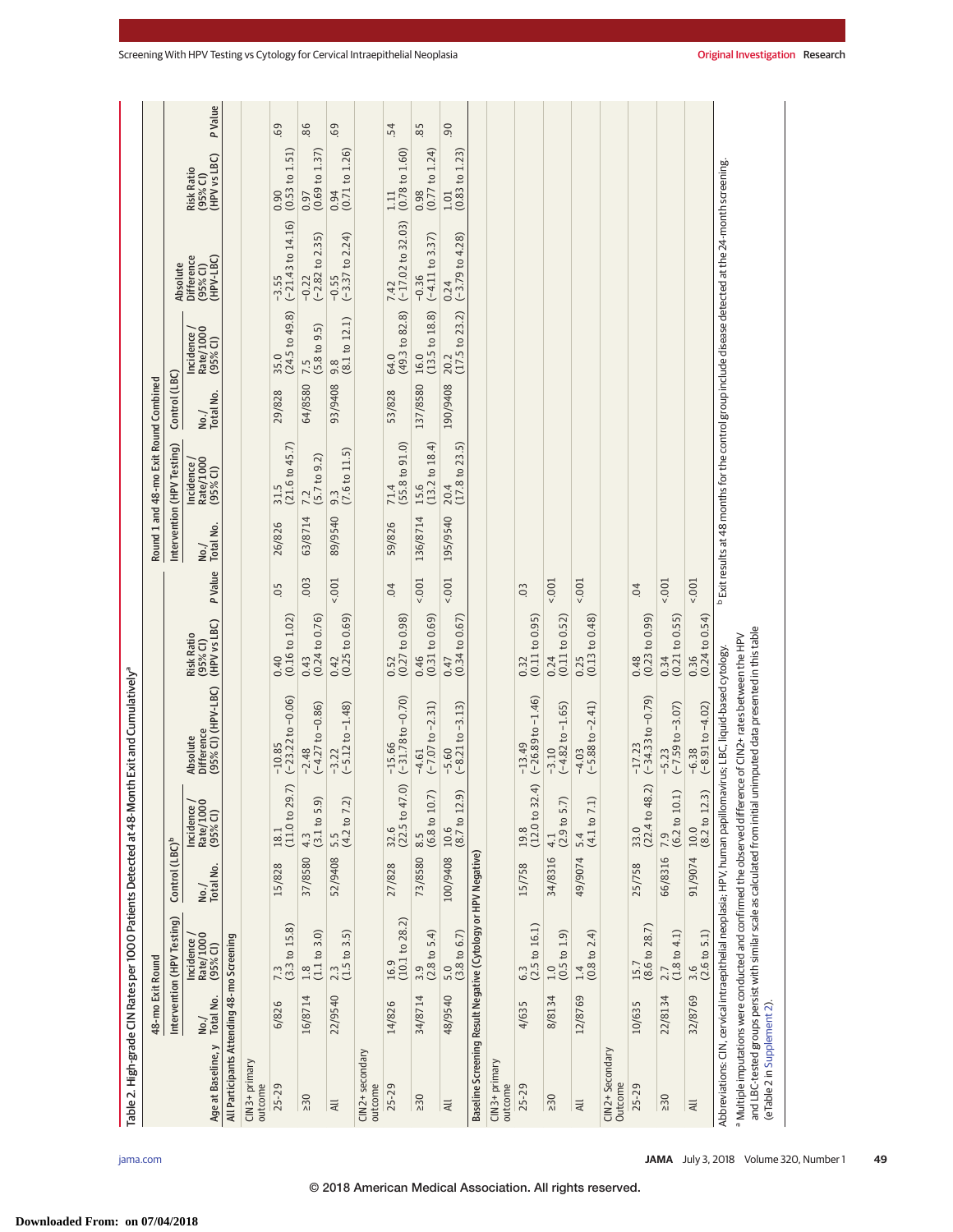## Figure 2. Cumulative Cervical Intraepithelial Neoplasia Grade 3 or Greater (CIN3+) and Grade 2 or Greater (CIN2+) Incidence for All Intervention and Control Group Participants Attending 48-Month Exit





Incidence at 18, 42, and 72 months is marked by a point and the confidence intervals around it are shown as the point range. Points are jittered with respect to the x-axis to avoid overlays. Groups are artificially divided at 48 months to show the incidence in same participants if they were to be tested using liquid-based cytology alone. Hence, the number at risk is the same across partitions within primary groups. A, Cumulative CIN3+ incidence for

intervention and control groups for all participants attending 48-month exit screen. B, Cumulative CIN2+ incidence for intervention and control groups for all participants attending 48-month exit screen. If cases were CIN3+ (in panel A) or CIN2+ (in panel B) at the initial screen but did not attend the exit screen, they contribute as an event at that time point.

Figure 3. Cumulative Cervical Intraepithelial Neoplasia Grade 3 or Greater (CIN3+) and Grade 2 or Greater (CIN2+) Incidence for Baseline Human Papillomavirus (HPV) and Cytology-Negative Participants Attending 48-Month Exit Screen



Incidence of CIN3+ (A) and CIN2+ (B) for baseline HPV and cytology-negative participants attending 48-month exit screen. Groups are artificially divided at 48 months to show the incidence in the same participants if they were to be tested using liquid-based cytology alone.

cytology-negative women at baseline. Previous studies found the benefit of HPV and cytology co-testing was based primarily on the contribution of  $HPV<sub>1</sub><sup>21</sup>$  which this trial now prospectively validates. Further analyses modeling the costeffectiveness of HPV primary screening using parameters from this study will be carried out to assess the potential economic effect of moving to HPV-based screening.

One of the concerns for adopting HPV-based screening is the lower CIN2+ specificity of HPV testing compared with cytology, leading to higher screen positive rates and the resulting need for more colposcopies and biopsies. Unnecessary colposcopies potentially cause unintended harm for women and increased costs to health care systems.<sup>22-24</sup> In this trial, round 1 colposcopy rates in the HPV-tested group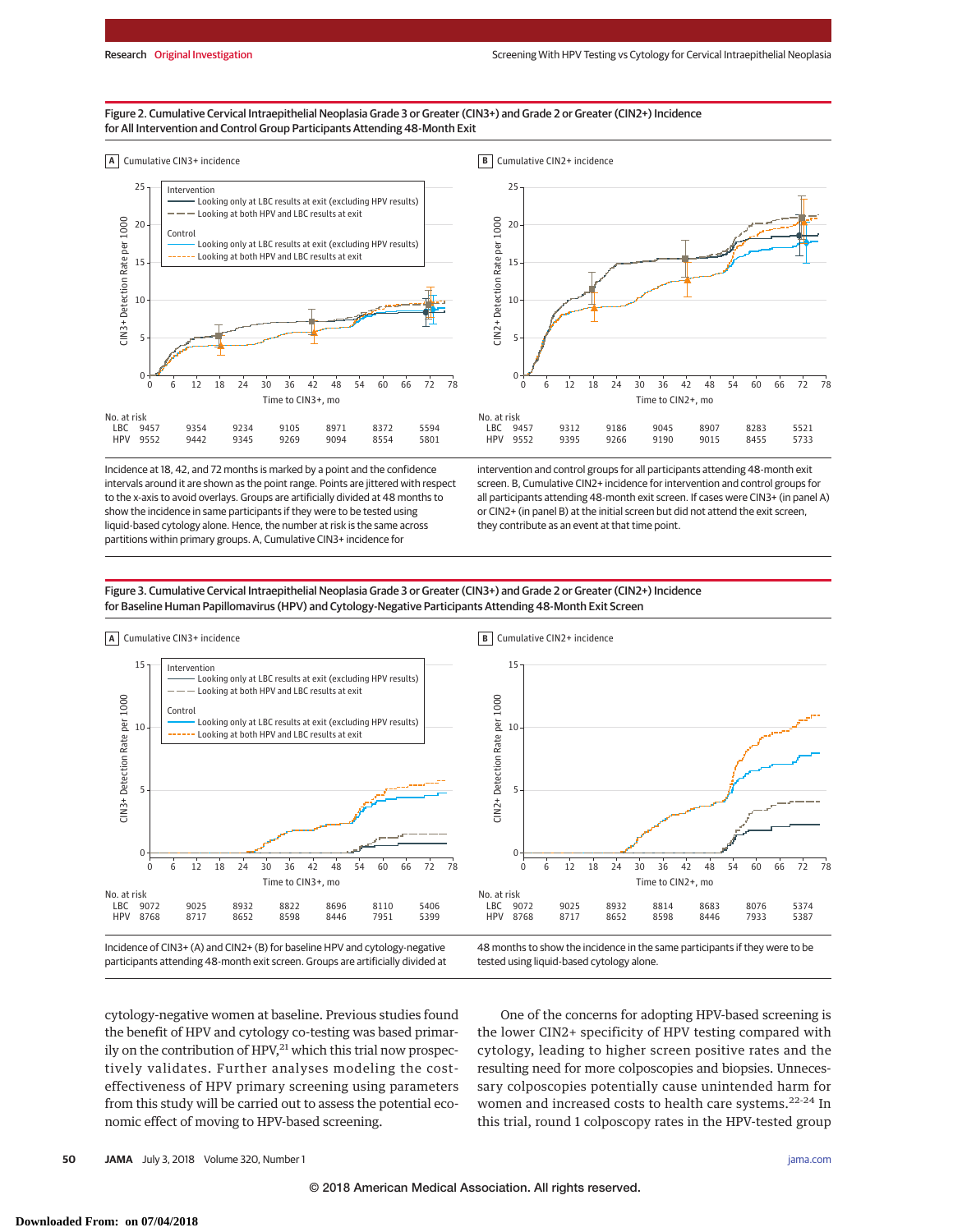were significantly higher than the cytology-tested group. However, by 48 months, the colposcopy rate in the intervention group was reduced while the control group rate increased. This increase is partly a result of HPV and cytology co-testing at trial end.<sup>11</sup> Of the 513 control group women referred for colposcopy at exit, 304 (59%) were cytology negative and HPV positive. In the HPV-tested group, the colposcopy rate decreased in the second round of screening, which more accurately reflects the ongoing impact of HPVbased screening on a colposcopy program. The baseline colposcopy referral rate reflects what happens when HPV-based screening is first implemented, when both prevalent and incident infections will be detected.

To have an unbiased verification of the extent of disease left undiagnosed at trial exit, this trial included HPV and cytology co-testing for all participants at the 48-month screen.<sup>25,26</sup> As a result, with ongoing future monitoring of trial participants, it is anticipated some of the cervical cancer detected in the cytology group follow-up of other trials will be reduced in this trial, due to the fact that cytology-tested participants had added HPV testing at exit, permitting detection of lesions missed earlier in the trial.

This trial has several strengths. It was embedded in a well-established centralized cervical screening program, where all cytology in an entire Canadian province is analyzed at 1 certified laboratory by experienced staff, minimizing interobserver bias. Opportunistic screening not recommended through the trial was minimized by active notification and follow-up with clinicians by trial staff. Histopathological assessment was blinded to HPV and cytology results. Colposcopy procedures were standardized for all participants. These design factors reduced bias and limited variation in clinical procedures within trial groups. $^{14}$ 

## Limitations

This study has several limitations. First, to provide a complete census of events at 48 months, women in both groups received HPV and cytology co-testing. Therefore, the exit intervention was not the same as the baseline intervention. However, by adding cytology to the intervention group, an additional 3 CIN2+ lesions were detected in HPV-negative women. In contrast, by adding HPV testing to the control group, HPV testing detected 25 CIN2+ lesions that would not have been detected by cytology alone. The addition of cytology to HPV testing detected very few additional events. Second, although the women from this clinical trial are participants in the population-based screening program, there is the potential for selection bias. The cohort was highly educated and primarily from 2 geographic regions in the province with limited representation from rural and remote populations. Therefore, results may underestimate the effect of the trial findings by underrepresentation of underscreened women who may face the highest risk of cervical cancer.

# **Conclusions**

Among women undergoing cervical cancer screening, the use of primary HPV testing compared with cytology testing resulted in a significantly lower likelihood of CIN3+ at 48months. Further research is needed to understand long-term clinical outcomes as well as cost-effectiveness.

#### ARTICLE INFORMATION

**Accepted for Publication:** May 17, 2018.

**Author Affiliations:** Faculty of Medicine, University of British Columbia, Vancouver, British Columbia, Canada (Ogilvie, Krajden, Quinlan, Martin, Stuart); British Columbia Centre for Disease Control, Vancouver, British Columbia, Canada (Ogilvie, Krajden, Cook); Lower Mainland Laboratories, Vancouver, British Columbia, Canada (van Niekerk); Cervical Cancer Screening Program, British Columbia Cancer, Vancouver, British Columbia, Canada (van Niekerk, Smith, Cook, Gondara, Ceballos, Lee, Gentile, Coldman); Cancer Control Research, BC Cancer, British Columbia, Canada (Peacock); Canadian Centre for Applied Research in Cancer Control, Vancouver, British Columbia, Canada (Peacock); Faculty of Health Sciences, Simon Fraser University, Burnaby, British Columbia, Canada (Peacock); Departments of Oncology and Epidemiology & Biostatistics, McGill University, Montreal, Quebec, Canada (Franco).

**Author Contributions:** Drs Ogilvie and Coldman had full access to all of the data in the study and take responsibility for the integrity of the data and the accuracy of the data analysis. Concept and design: Ogilvie, van Niekerk, Krajden, Smith, Martin, Peacock, Stuart, Franco, Coldman. Acquisition, analysis, or interpretation of data: Ogilvie, Krajden, Cook, Gondara, Ceballos, Quinlan, Lee, Martin, Gentile, Peacock, Stuart, Franco, Coldman.

Drafting of the manuscript: Ogilvie, van Niekerk, Krajden, Smith, Gondara. Critical revision of the manuscript for important intellectual content: All authors. Statistical analysis: Ogilvie, Gondara, Peacock, Franco, Coldman. Obtained funding: Ogilvie, van Niekerk, Krajden, Martin, Peacock, Stuart, Franco, Coldman. Administrative, technical, or material support: Ogilvie, van Niekerk, Krajden, Smith, Ceballos, Quinlan, Lee, Stuart, Coldman. Supervision: Ogilvie, van Niekerk, Krajden, Quinlan, Peacock, Coldman. **Conflict of Interest Disclosures:** All authors have

completed and submitted the ICMJE Form for Disclosure of Potential Conflicts of Interest. Drs Krajden and Coldman were principal investigators, and Drs Ogilvie, van Niekerk, and Franco and Mr Cook were coinvestigators on investigator-led, industry-funded (Hologic Inc and Roche) adjunct studies to the HPV FOCAL trial, designed to compare the performance of different HPV assays. Funding for the adjunct studies was not applied to the operation of the main HPV FOCAL trial results presented here. Funding for industry-funded studies was issued to the investigator institutions to conduct these adjunct studies and investigators did not personally benefit financially. Dr Krajden also reported receiving grants from Siemens. Ms Smith reported receiving personal fees from Roche Molecular Systems outside the submitted work.

Dr Quinlan reported receiving personal fees from Merck, Cook Myosite, and Allergan. Dr Lee reports personal fees from Merck outside the submitted work. Dr Franco reported receiving grants, personal fees, and/or nonfinancial support from Merck, GlaxoSmithKline, and Roche outside the submitted work. No other disclosures were reported.

**Funding/Support:** This study was funded by grant MCT82072 from the Canadian Institutes of Health Research (CIHR).

**Role of the Funder/Sponsor:** As part of its review and approval of the funding application, CIHR approved the design, analysis, and conduct of the study. The funder had no role in the collection, management, and interpretation of the data; preparation, review, or approval of the manuscript; and decision to submit the manuscript for publication.

#### REFERENCES

**1**. Arbyn M, Rebolj M, De Kok IM, et al. The challenges of organising cervical screening programmes in the 15 old member states of the European Union. Eur J Cancer. 2009;45(15):2671- 2678. doi[:10.1016/j.ejca.2009.07.016](https://dx.doi.org/10.1016/j.ejca.2009.07.016)

**2**. American Society of Clinical Oncology. Cervical cancer: statistics. Cancer.net. [http://www.cancer](http://www.cancer.net/cancer-types/cervical-cancer/statistics) [.net/cancer-types/cervical-cancer/statistics.](http://www.cancer.net/cancer-types/cervical-cancer/statistics) Published July 2017. Accessed April 14, 2018.